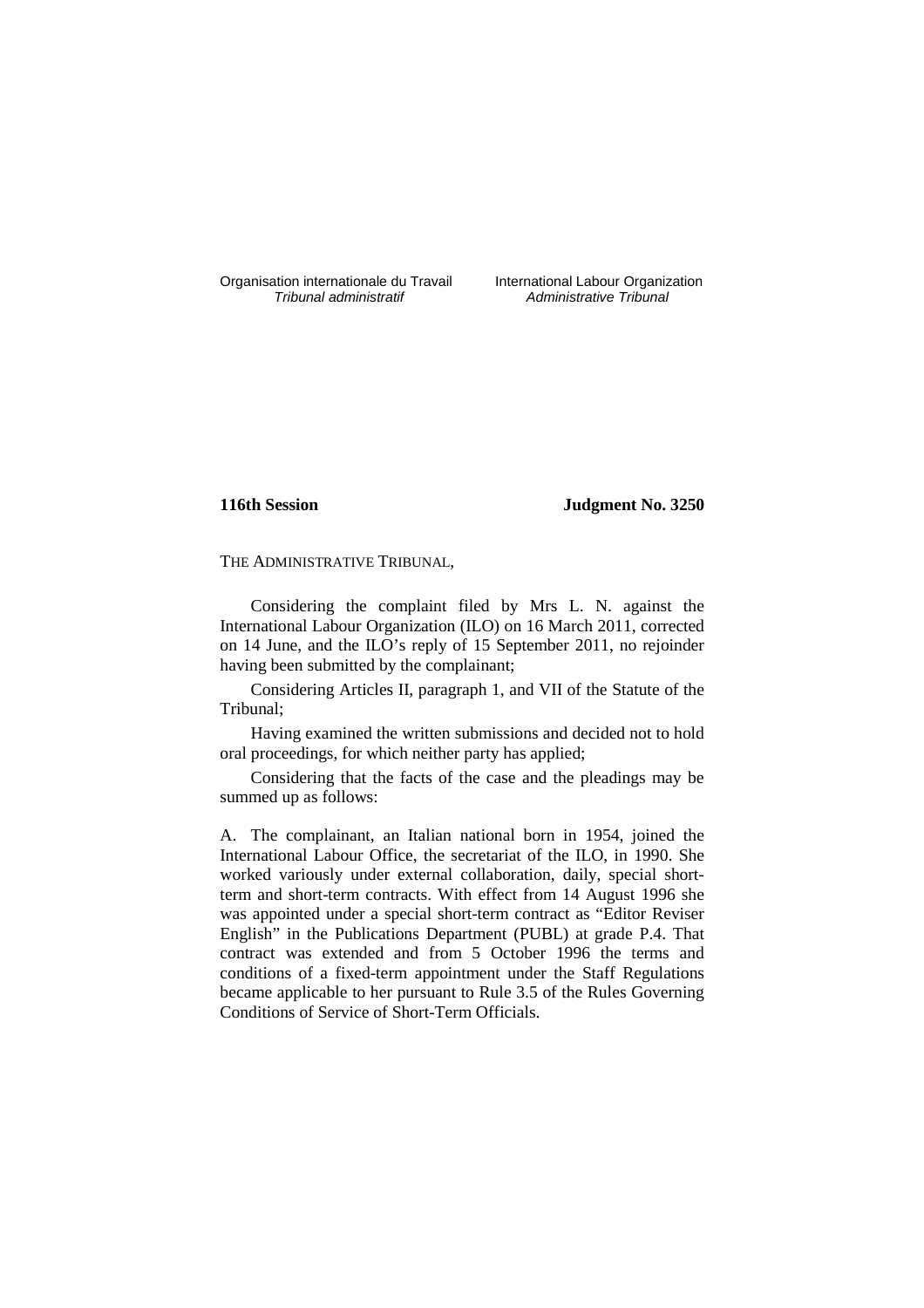Having won a competition, on 1 September 1998 she was appointed to the P.4 post of "Book Development Editor" in PUBL. In 2001 she also began to serve on the Independent Review Group (IRG), an advisory body responsible for examining appeals submitted by officials regarding job grading. Between 1 September 2002 and 31 January 2003 she was seconded to the Policy and Social Benefits Branch (HR/POL) of the Human Resources Development Department (HRD) to work full time as coordinator of the IRG. On 17 February she completed her secondment and returned to PUBL; it was agreed that her duties with the IRG could, on occasion, take up to 25 per cent of her working time.

On 5 May 2003 the complainant was verbally informed by the Chief of PUBL that, as a consequence of budgetary cuts that were being implemented for the 2004-2005 biennium, her post would be abolished with effect from 1 January 2004. Following internal consultations regarding the complainant's employment status, she was temporarily assigned to HRD from January 2004 to April 2005. During this period she continued her duties as coordinator of the IRG. Meanwhile, in March 2004 she was awarded a contract without limit of time, with retroactive effect from 1 January 2003.

In early 2005, after a competition for the grade P.4 position of Senior Human Resources Officer in the ILO Regional Office in Bangkok was declared unsuccessful by the ILO, the complainant and another official were approached by HRD with a view to being considered for the post. The complainant was subsequently interviewed by a technical evaluation panel which concluded that, if she were given an appropriate pre-departure briefing from HRD, she would be capable of successfully undertaking the duties of the position.

In April 2005 the Director-General approved the complainant's transfer to the post in Bangkok. By a letter of 22 April 2005 she was notified of the terms and conditions of her transfer. In particular, she would be on mission status for the first six months, i.e. she was entitled to the Geneva post adjustment with a daily subsistence allowance (DSA) at the rate applicable to Bangkok for six months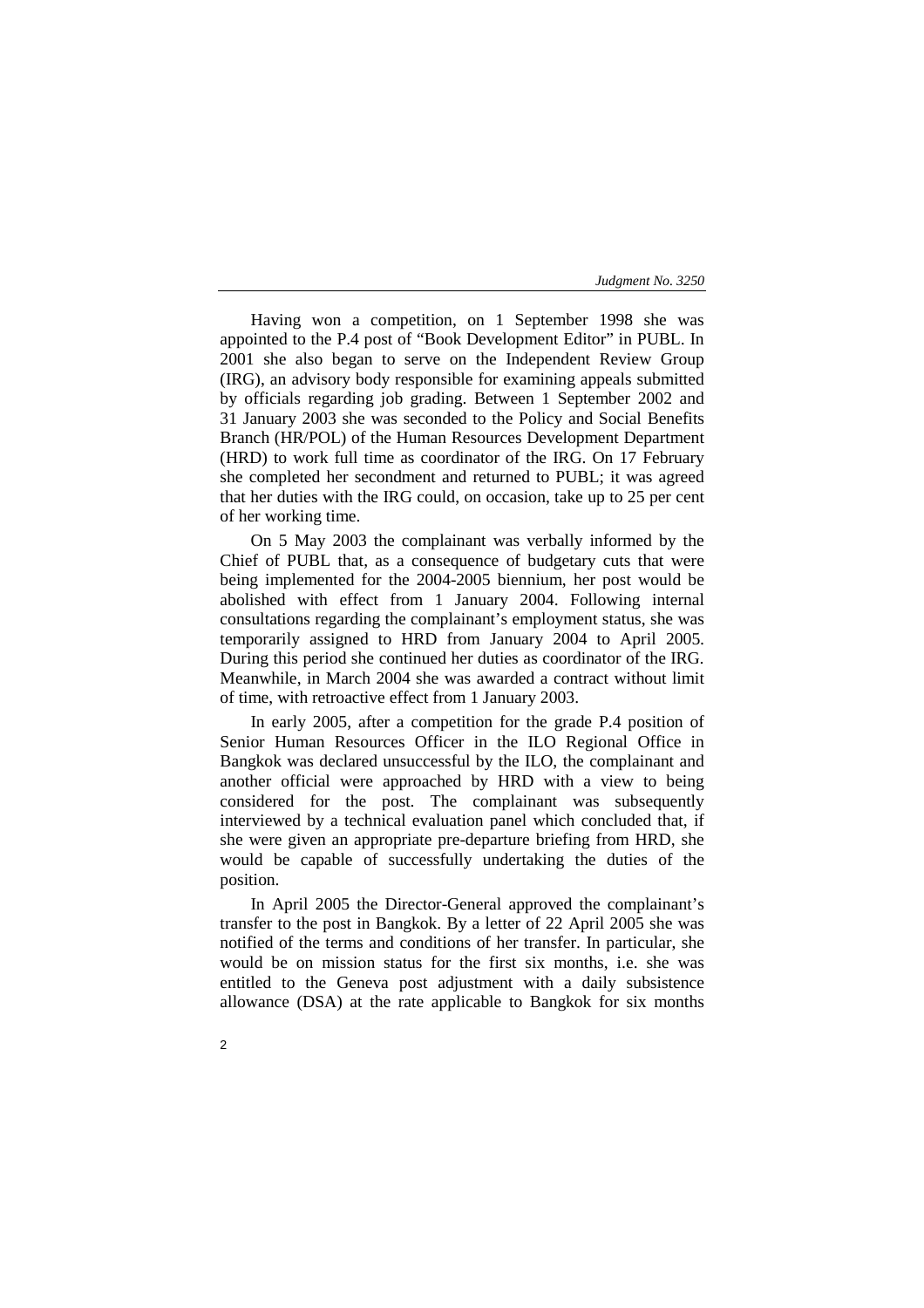from the date of her arrival, on the understanding that her assignment in Bangkok would be for a minimum of three years. If, within that three-year period, she either won a competition which necessitated her return to headquarters, was transferred to another organisation or resigned, she would be required to refund to the ILO, in an amount proportionate to the length of time remaining in the three-year period, the difference in the post adjustment between Geneva and Bangkok, and the DSA. In addition, she would receive a transitional allowance which would be discontinued on her return to Geneva or upon promotion. At the end of her six-month mission status she would be paid the Bangkok post adjustment, mobility and hardship allowances, an assignment grant, and either a non-removal allowance or household removal expenses, at her election. She was also informed that her entitlement to a rental subsidy at her new duty station would begin after the period of mission status and assignment grant DSA. Her assignment began on 25 May 2005.

The complainant returned to ILO headquarters in Geneva for a mission on 15 November 2005. She took annual leave from 19 to 27 November and then resumed her mission from 28 November to 2 December. On 2 December she fell ill and was placed on sick leave. She remained in the Geneva area while undergoing treatment and was subsequently certified as fit to work with effect from 20 February 2006. However, the accompanying recommendation from her treating physician stipulated that she should remain in Geneva for an additional six months to receive ongoing treatment. By an e-mail of 21 February from the Director of HRD the complainant was asked to remain at home until further notice pending a determination of the administrative and legal consequences of her situation. She was placed on special leave with full pay from 20 February until May 2006.

Meanwhile, on 20 March 2006 the complainant presented a medical certificate which indicated that she was fit to work in Geneva. Following further enquiry by the ILO's Medical Adviser, on 23 March an external medical adviser determined that the complainant would not be able to resume work in Bangkok, but that after treatment she could consider a field post in another location.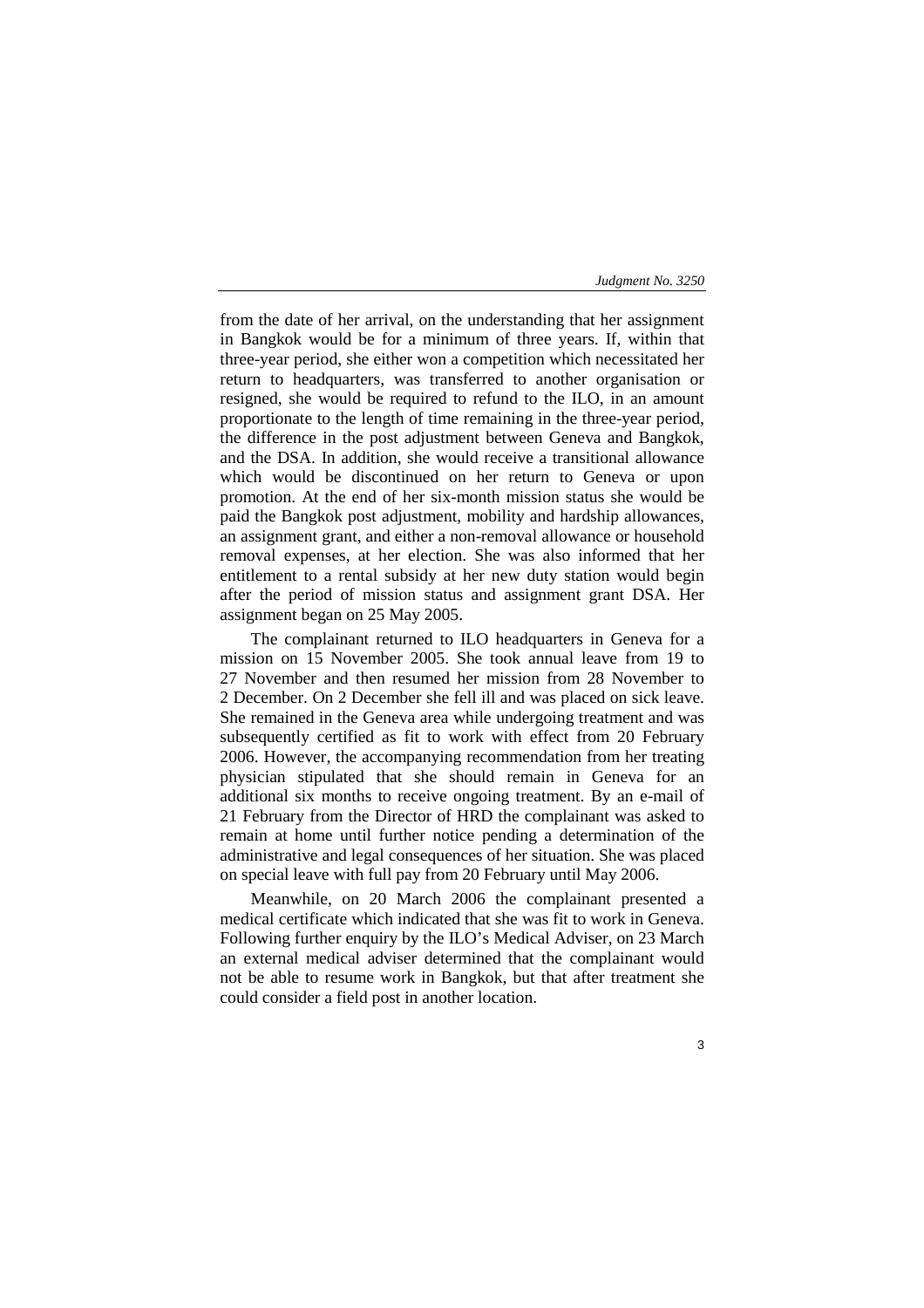In May 2006 the complainant returned to work in Geneva. By a letter of 10 May from the Director of HRD she was informed that, on an exceptional basis she was being offered a temporary assignment for three months to work within the IRG. The Director explained that the assignment took into account the recommendations of the ILO Medical Adviser and that during the three-month period HRD would try to identify a suitable vacant position in a duty station other than Bangkok, either in Geneva or in an appropriate field office. The assignment did not constitute a transfer and her duty station remained Bangkok. Accordingly, her salary would be paid by the Regional Office at the Geneva post adjustment rate, retroactive to 3 December 2005, the day after her mission to Geneva ended. Lastly, the Director pointed out that, as the complainant's assignment to Bangkok had been for less than three years, the issue of the nature and extent of the recovery of any overpayments made to her under the terms and conditions of that assignment would be discussed at a future date.

As from 15 October 2007 she was transferred from the Regional Office to the Official Documentation Branch (OFFDOC) at the headquarters, where, with effect from 18 October, she was placed on a regular budget temporary post as Senior English Editor.

The complainant did not receive performance appraisals for the period from 1 June 2001 to 30 September 2007.

On 19 August 2009 she filed a grievance with HRD under Article 13.2.1 of the Staff Regulations alleging that she had suffered persistent institutional harassment from 2003 to the date of the grievance. The investigator nominated by HRD to review the matter issued her report on 26 January 2010. By a letter of 1 February from the Director of HRD the complainant was informed that the final investigation report was being edited and would be provided to her as soon as it was available. She explained that the investigation had not revealed any intentional or negligent act or actions on the part of the ILO that were intended to cause the complainant moral, physical or professional harm. It had revealed that the complainant had experienced persistent difficulties in communicating with other colleagues throughout her career and this had contributed to her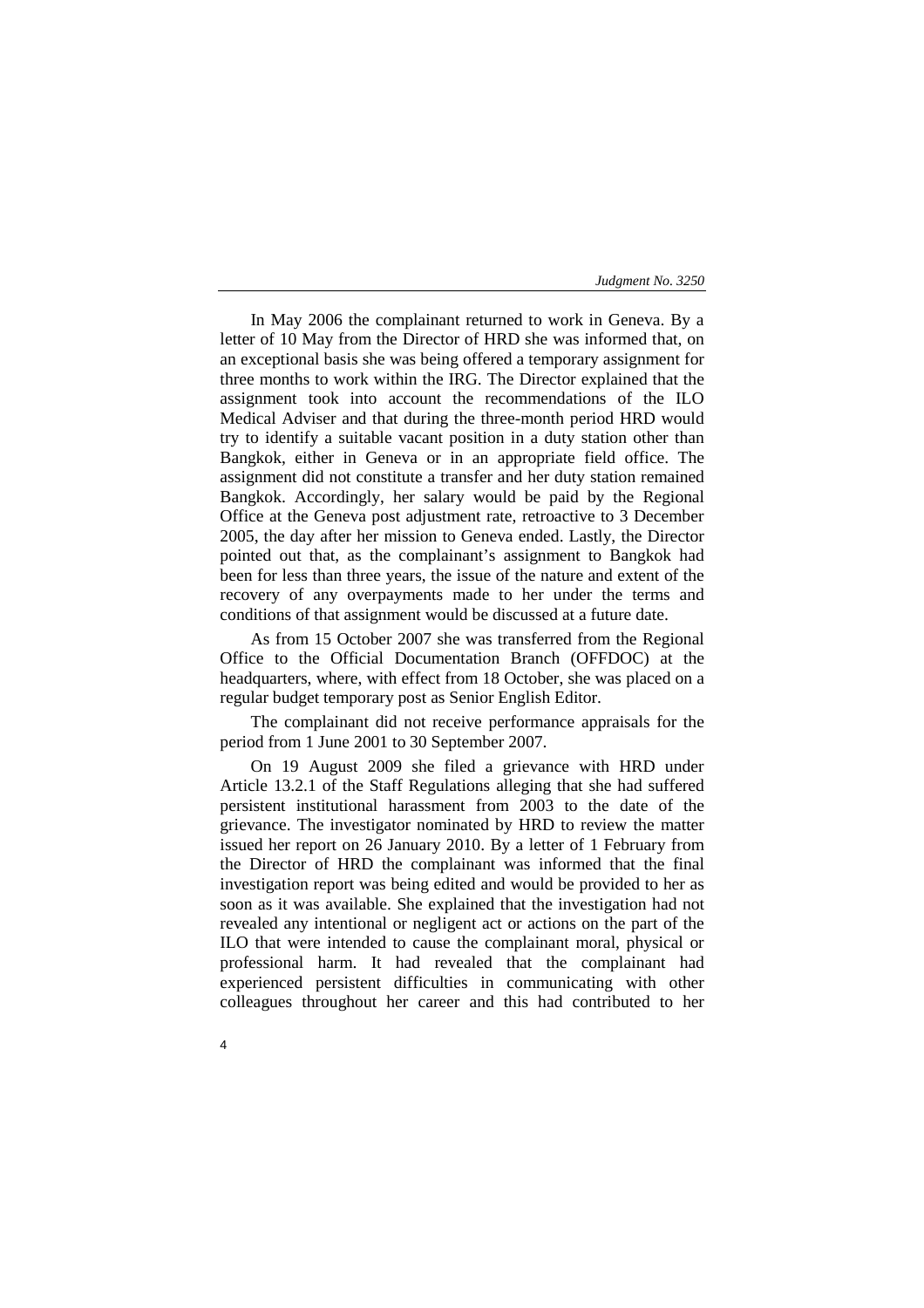situation. The Director acknowledged that the complainant's performance had not been evaluated for almost ten years and assured her that every effort would be made to provide a complete record of her service. Lastly, it was stated that there had been a significant overpayment to the complainant of various allowances and entitlements linked to her assignment to Bangkok and the complainant was asked to contact the Administration in order to regularise the outstanding amounts owed by her. The complainant was provided with the edited report and its annexes on 26 March 2010.

On 23 April 2010 she filed a grievance with the Joint Advisory Appeals Board (JAAB) alleging that she had been harassed by the ILO. Also, since the suppression of her post in 2003, she had been transferred to a series of hastily conceived temporary assignments and was currently performing functions for which there was no organisational context and which did not correspond to the job description of the post to which she was assigned. In its report of 9 November 2010 the JAAB concluded that while it had not identified any specific intentional examples of institutional harassment, a long series of mismanagement and omissions by the ILO represented "institutional harassment" of the complainant which had compromised her dignity and career. It recommended, inter alia, that the Director-General instruct HRD to immediately undertake a constructive dialogue with her in order to identify a post that reflected her experience, capacity and career objectives, that he give special attention to her candidacy in the event that she was placed on the shortlist for a competition, that she be awarded 35,000 Swiss francs in moral damages, and that the ILO should not seek reimbursement for the alleged overpayments related to her transfer to Bangkok.

By a letter of 17 December 2010 the complainant was informed that the Director-General agreed with the JAAB's conclusion that there had been no specific examples of intentional harassment, as well as with its finding that the administration of her employment had caused her prejudice, and that he would seek to engage the services of the ILO Mediator or an alternate facilitator in order to establish a dialogue with her. Furthermore, although he did not fully agree with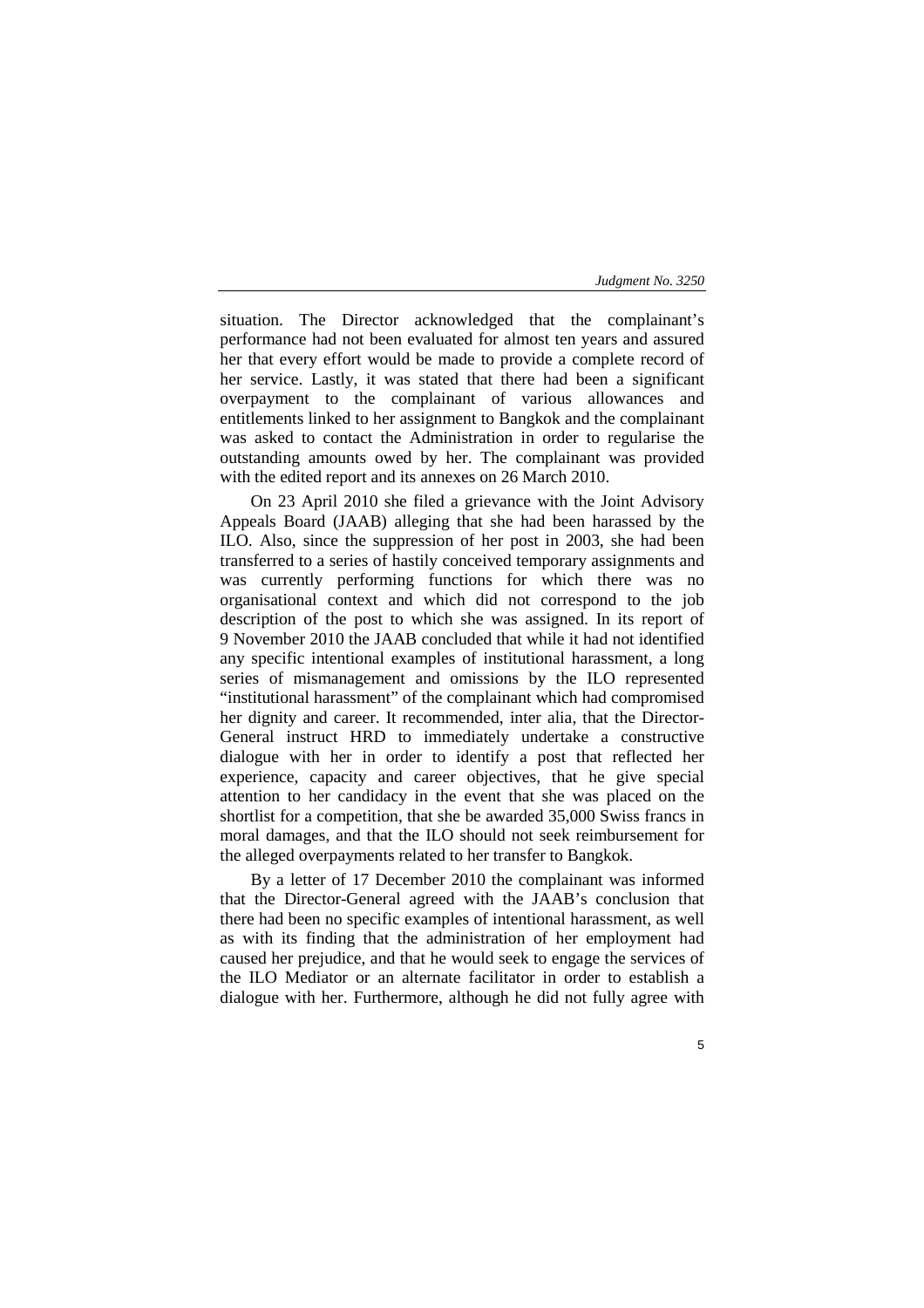the implied conclusion of the JAAB that her current position did not correspond with her qualifications and experience, he nevertheless accepted to award her 35,000 Swiss francs. In addition, referring to the amounts paid to her in respect of her transfer to the Regional Office, he considered that the transitional allowance payments which had been paid to her until March 2008 constituted unjust enrichment and that it was appropriate to recover these funds with effect from 3 December 2005, the date upon which she returned to a Genevabased pay scale. The amount of the overpayment was determined to be 15,606.96 United States dollars. That is the impugned decision.

B. The complainant submits that, contrary to the Tribunal's case law, the ILO failed to conduct an independent investigation into her grievance. She points out that HRD nominated an investigator from its own staff and she challenges the findings and conclusions contained in the investigation report.

Pointing to the JAAB's report, she contends that the JAAB, relying on the Tribunal's case law, correctly concluded that she had suffered from "institutional harassment". In her view, the Director-General selectively rejected some of the JAAB's conclusions and she questions how, having done so, he could then endorse an award of 35,000 Swiss francs.

She argues that the JAAB concluded that her assignment to a post in OFFDOC was unlawful. Therefore, the Director-General's decision to facilitate the establishment of a dialogue with her regarding her employment was fundamentally different from the JAAB's recommendation that she be redeployed elsewhere. She states that she met with the Mediator several times but there was no corresponding attempt on the part of the ILO to find a solution and HRD has failed, to the present date, to find a solution to her employment situation. She points out that she has filed grievances challenging appointments of other officials to positions which, in her view, corresponded to her competencies.

Lastly, she asserts that the decision on the part of the ILO to claim reimbursement of a portion of the transitional allowance paid to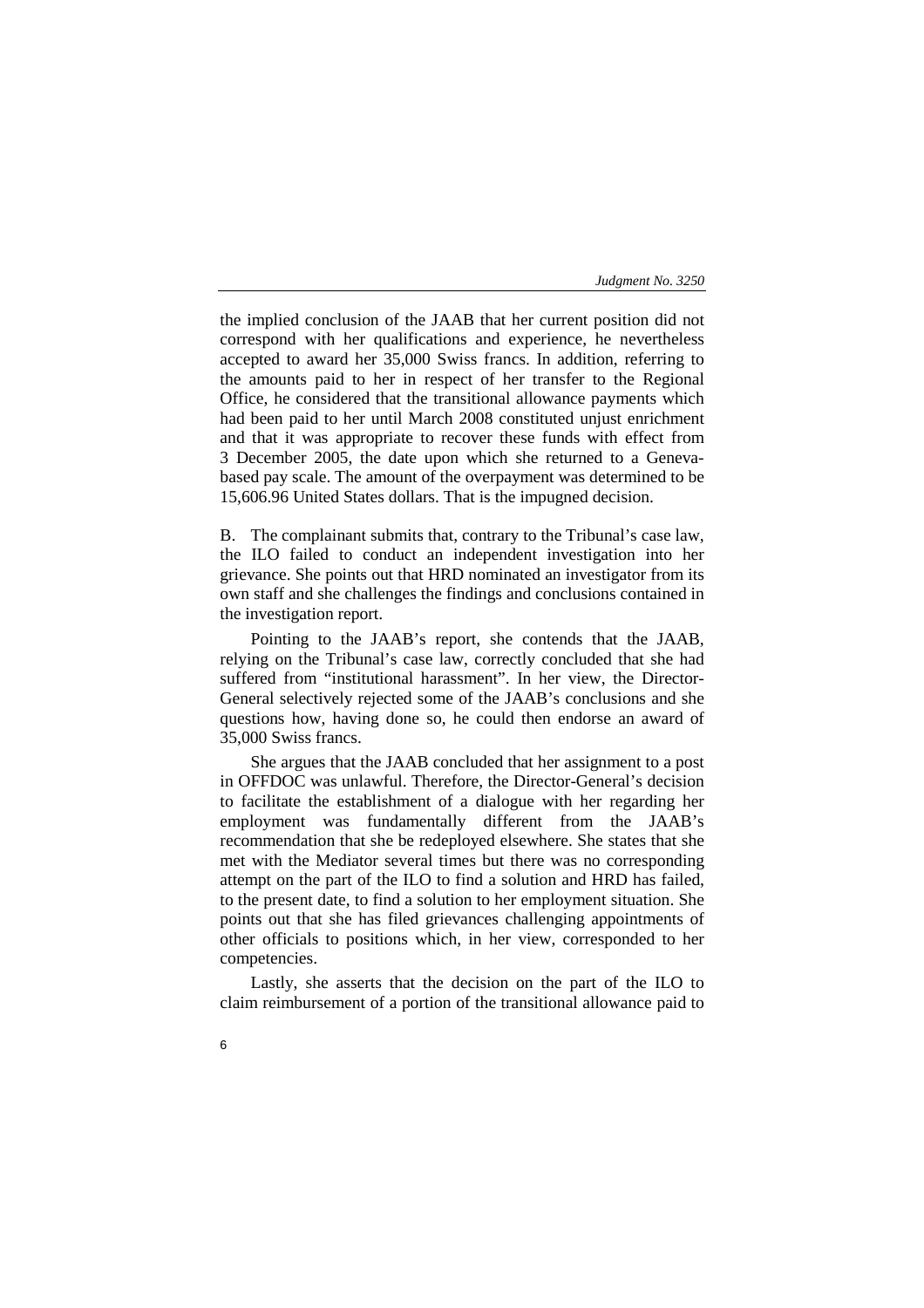7

her was taken in retaliation for her having filed her grievance. She points to e-mail exchanges which occurred in 2008 between herself and the Administration regarding the overpayments and she submits that the matter was "dropped" by HRD and only brought up again as a response to her seeking internal redress. She also argues that the ILO is time-barred, under Article 14.8 of the Staff Regulations, from claiming reimbursement for any overpayment made to her.

The complainant asks the Tribunal to set aside the impugned decision and to order the ILO to assign her to a position corresponding her qualifications, competencies and grade. She seeks reimbursement of the amount claimed by the ILO for its overpayment to her of the transitional allowance. She claims damages for moral injury, and costs in the amount of 5,000 Swiss francs.

C. In its reply the ILO submits that, to the extent the complainant is challenging the decision to assign her to the post of Senior English Editor in OFFDOC, her complaint is time-barred and therefore irreceivable, except insofar as this claim relates to her harassment allegations. Also, her challenges regarding the appointments of other officials are the subject of internal grievance procedures and her claims in this respect are premature and thus, irreceivable.

On the merits, the ILO asserts that it fully met its obligation, as prescribed by the case law of the Tribunal, to conduct a comprehensive, objective and prompt enquiry into the complainant's allegations of harassment. The investigation report was not tainted by a lack of independence on the part of the investigator; she was appointed because she had not been previously exposed to issues related to the complainant, she had not worked with the complainant during the latter's assignment to HRD, and she had a legal background and knowledge of the Staff Regulations.

The ILO contends that the Director-General's decision refusing to acknowledge that the complainant had been subject to "institutional harassment" was well founded for many reasons. First, the findings of the investigation report did not support the conclusion of the JAAB in this respect. Second, while the ILO acknowledged examples of poor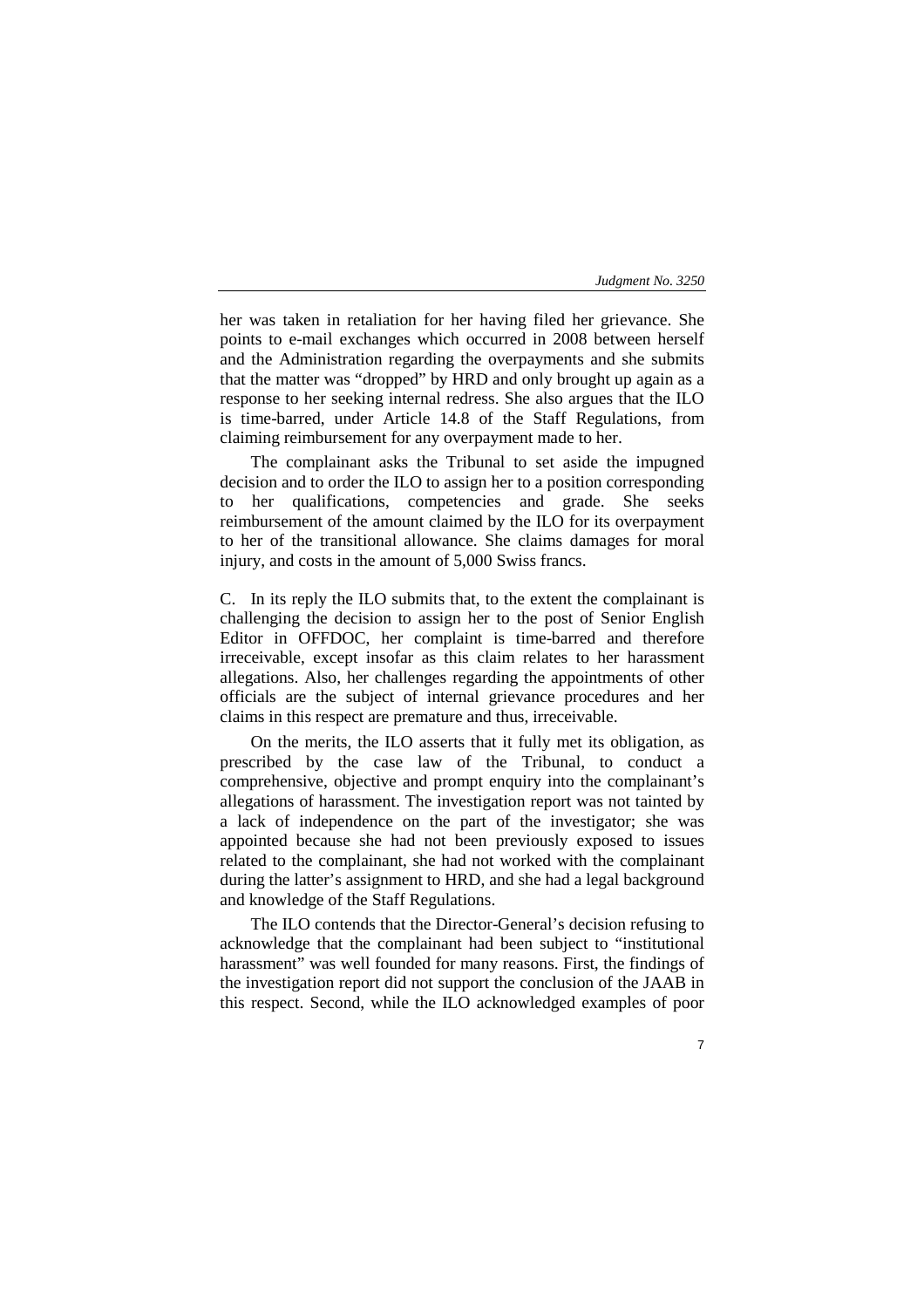management on its part, in particular regarding the complainant's assignment to Bangkok, its treatment of her did not constitute harassment, as defined by the Tribunal's case law. Third, in the face of a limited range of available posts, the ILO continued its efforts to find her another appropriate assignment. Although those efforts have included some administrative errors and negligence which admittedly caused the complainant prejudice, she has been compensated in this respect. Fourth, she has not shown any evidence of ill will or disproportionate conduct on the part of the ILO. Also, the ILO met its duty of care towards her and respected her dignity by awarding her a contract without limit of time despite the fact that she was not assigned to a permanent position at the material time.

The ILO asserts that the complainant's current position corresponds to her experience and competencies and it has met its duty to provide her with work of the same level as that which she performed previously and matching her qualifications. Moreover, the Administration has participated in the mediation process, and has offered to discuss her career objectives and to provide assistance in identifying opportunities in other organisations in light of the limited number of posts in her field that are available within the ILO.

Lastly, it contends that the Director-General's decision to claim reimbursement of the erroneously overpaid transitional allowance was within the limits of his discretionary authority and is subject to only limited review. It was formally and procedurally correct and factually and legally founded. It asserts that Article 14.8 of the Staff Regulations does not apply to claims made by the ILO and its claim for the recovery of the overpayments two years and four months after they were discontinued meets the standard of "reasonable time" prescribed by the Tribunal's case law.

# CONSIDERATIONS

1. On 19 August 2009, the complainant filed a grievance with HRD alleging persistent institutional harassment from 2003 to the date of her grievance. HRD nominated an investigator from among its own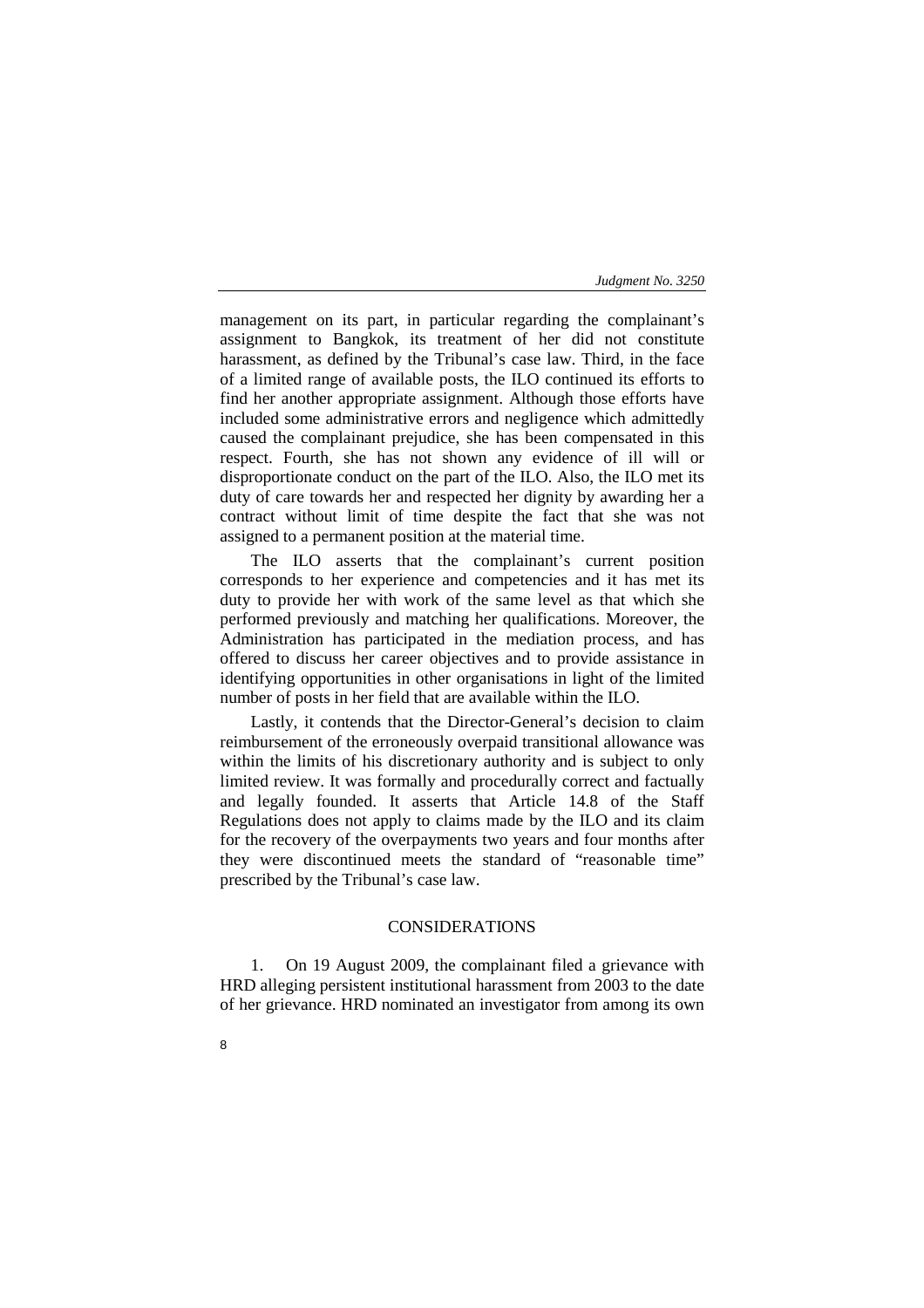staff and her edited report was provided to the complainant on 26 March 2010. The investigator relied on a definition of harassment given by the National Consultative Commission on Human Rights of France, which distinguishes four forms of moral harassment, one of which is the vertical top-down harassment that encompasses institutional harassment. The investigator, in her conclusions, excluded institutional harassment on the basis that she had found no evidence of intent nor any abuse of power.

2. The complainant filed a grievance with the JAAB on 23 April 2010 on the grounds that she had been treated in a manner incompatible with the terms and conditions of her employment. She claimed that she had been harassed by the Organization and its representatives since her job was suppressed in 2003, as she had been repeatedly and hastily transferred to various temporary assignments and that at the time of her grievance she was in a position whose functions did not correspond to the job description she had been given. She requested to be awarded moral damages and to be assigned to a position corresponding to her competencies and grade.

3. In its report dated 9 November 2010, the JAAB found inter alia that "the Office [had] given neither timely nor adequate attention to resolving the consequences for the appellant of this decision [to suppress her position of Book Development Editor in PUBL]". Noting that the Staff Regulations did not contain a definition of the term "harassment", it relied on a French glossary of juridical terms which defined harassment as "any repeated behaviour or acts which are aimed at or cause the deterioration of employment conditions likely to affect the rights or the dignity of an official, or her/his physical or mental health, or jeopardise her/his professional career". The JAAB also cited Judgment 2370 in which the Tribunal held that:

"if in the light of the circumstances one could conclude that the conduct had a valid managerial purpose or was the result of an honest mistake, or even mere inefficiency, such finding would properly lead to the conclusion that it could not, 'in all the circumstances', reasonably be regarded as harassment. On the other hand, if the conduct was such that it affected only the complainant or, because of her special vulnerability [...], it affected her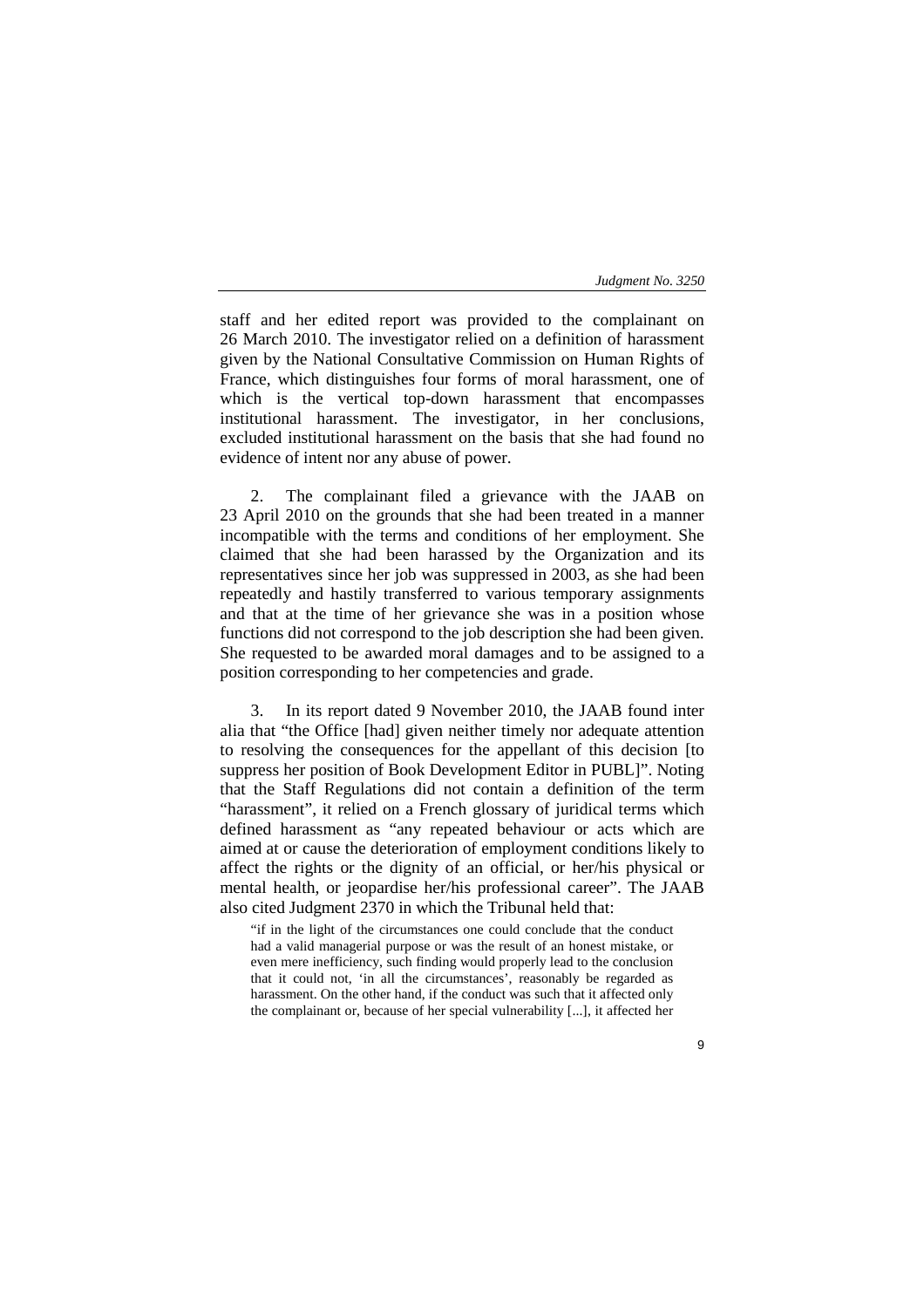more severely than her fellow workers, it might follow that it was discriminatory and, even if not intentional, that would lead to the conclusion that the conduct could reasonably be regarded as harassment."

The JAAB also referred to Judgment 2524 in which the Tribunal found that:

"an explanation which is *prima facie* reasonable may be rejected if there is evidence of ill will or prejudice or if the behaviour in question is disproportionate to the matter which is said to have prompted the course taken.'

4. The JAAB noted inter alia that "the [complainant] continues today to be assigned a somewhat 'temporary/transitional' post, 7 years after the initial decision was taken to abolish her post and to 'redeploy her in a manner that would not adversely affect her career'". With regard to the complainant's assignment to the post in Bangkok, the JAAB found that the ILO had seriously mismanaged the situation by assigning the complainant to the post irrespective of the fact that she did not meet the minimum education and experience required (as listed in the vacancy notice), and by sending her to Bangkok without the proper briefing as requested by the selection panel. Further lapses in management had been evident by the ILO's follow-up to the complainant's appointment, including the handling of her health situation, her transfer back to Geneva and the overpayment of entitlements linked to her Bangkok transfer and subsequent early return to Geneva. The ILO's "lack of effort" and consequent failure to assign the complainant to an appropriate post from 2005 to 2007, notwithstanding her contract without limit of time status since 1 January 2003, was also noted. The JAAB also commented on the "serious concerns" it had regarding the unsuccessful effort by HRD to assign the complainant to a post for which she was not qualified, disregarding her skills, experience and career objectives. It noted that in the process "it appears that the [complainant] may have been threatened with the prospect of losing her ILO employment if she refused to take this inappropriate position". With respect to the complainant's initial grievance to HRD, the JAAB further observed that HRD "did not seek the [complainant's] agreement to the choice of

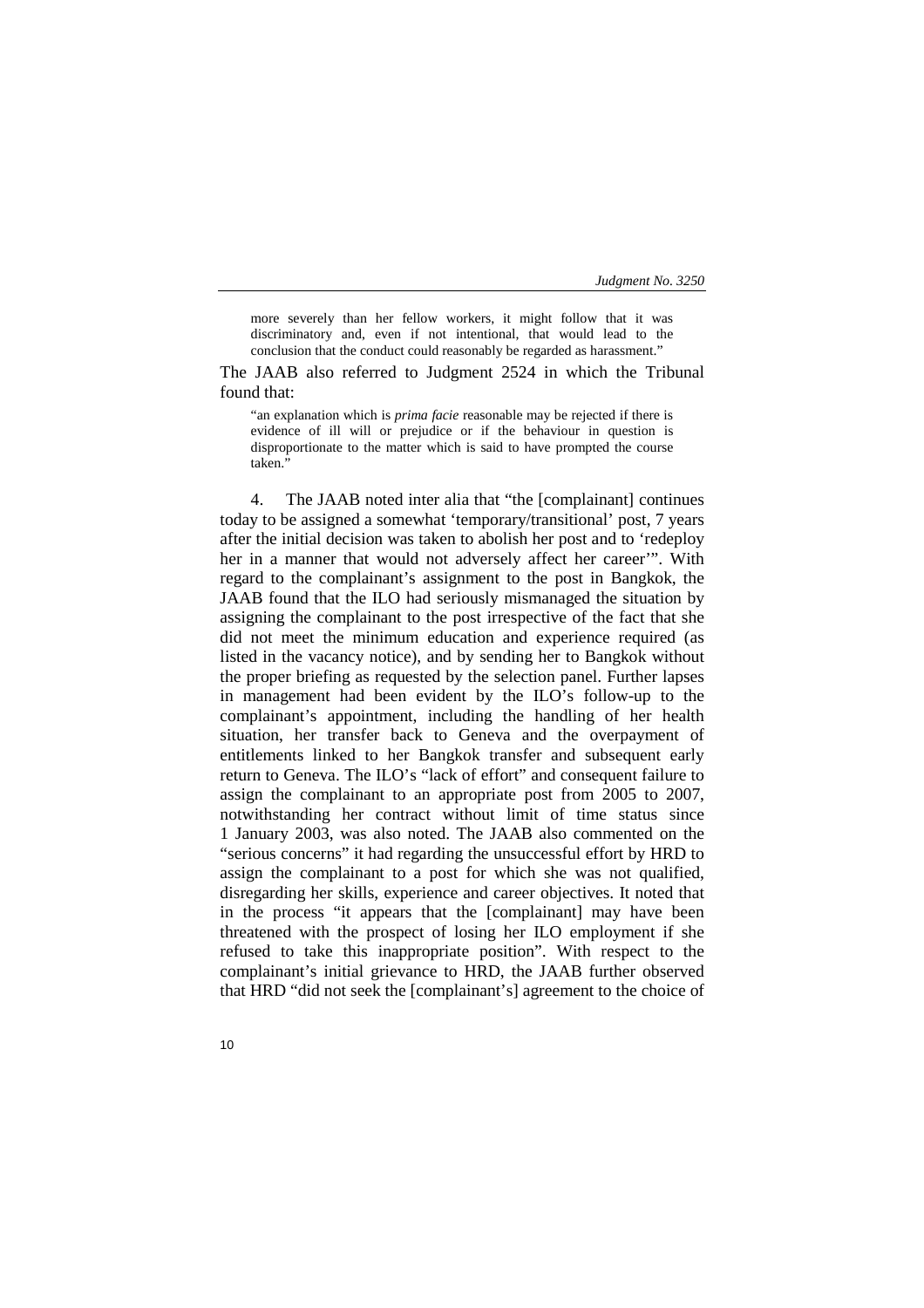the investigator and that [she] was not given the opportunity to read or hear witness statements".

5. The JAAB concluded that "while it [had] not identified any specific intentional examples of institutional harassment, the long series of examples of mismanagement and omissions by the Office represents an 'institutional harassment' of the [complainant] which has compromised her dignity and career within the ILO", and it unanimously recommended that the Director-General instruct HRD to speak with the complainant, possibly with the assistance of a third party, to identify "a post that reflects her experience, capacity and career objectives" and to take into account the seven years in which the complainant's career has been "on hold". Special care should be taken to shortlist the complainant in competitions and the Director-General should give special attention to her candidacy. It also stated that the Director-General should consider that compensation, in the minimum amount of 35,000 Swiss francs, is due for moral injury and that, according to Judgments 2847 and 2899, the alleged overpayments should not be claimed as the complainant was not at fault, the ILO failed over a sustained period to stop the payments or reclaim the overpayments, the complainant was not officially transferred back to Geneva until October 2007, and she did not try to hide or conceal anything. The JAAB also recommended that the complainant try to look forward, pursue an appropriate and productive career, apply for relevant competitions, and take a proactive role in the compensation arrangement recommended.

6. The impugned decision is contained in a letter dated 17 December 2010 which informed the complainant of the Director-General's decision regarding the JAAB's report. In the letter, it was stated inter alia that:

"The Director-General notes and agrees with the conclusion of the JAAB to the effect that it has not identified any specific examples of intentional harassment of you by either the Office or any individual members of its staff. The Director-General does however accept the observation of the JAAB that there has been a long history of poor management and omission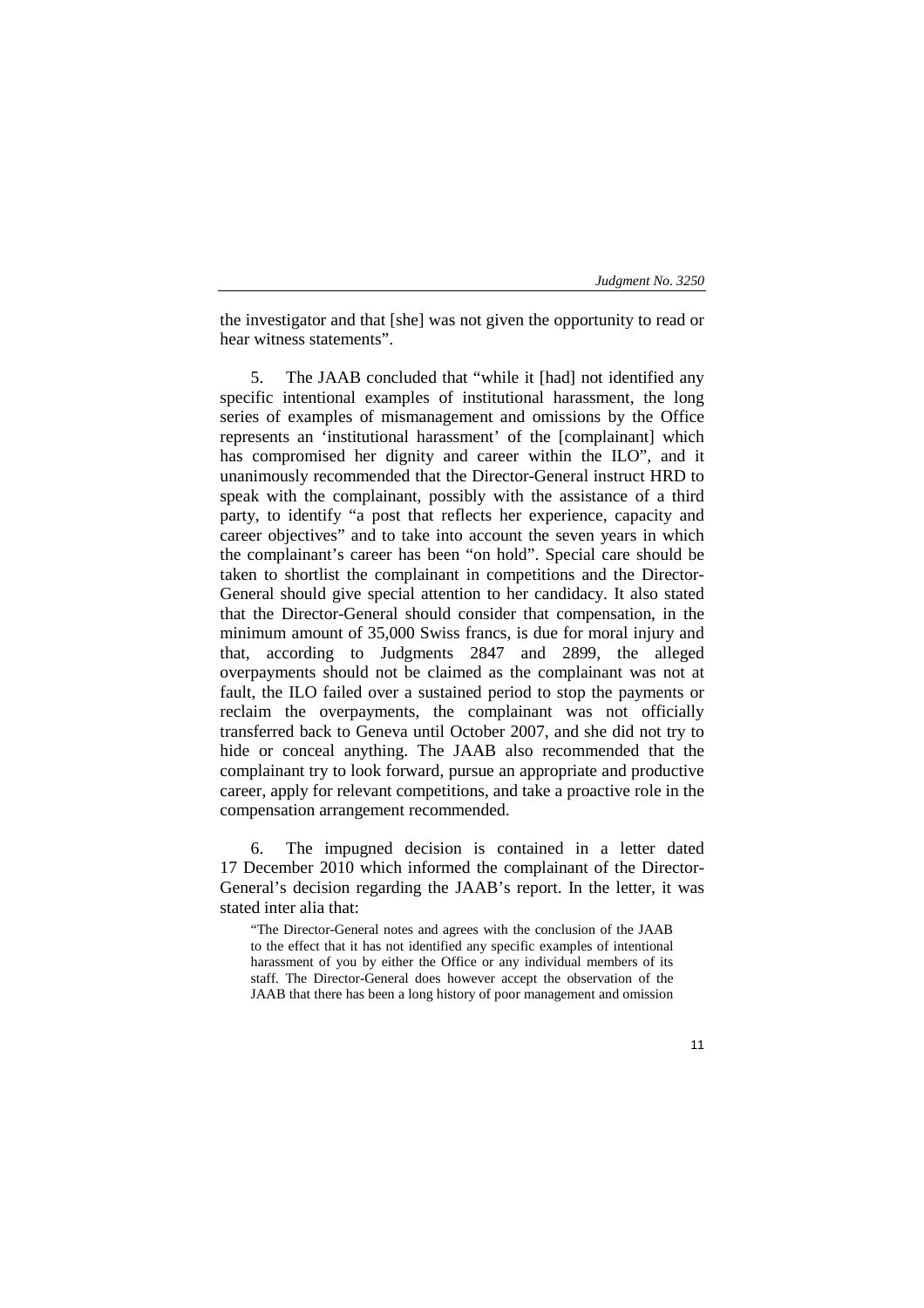with regard to the administration of your employment with the Office and this has caused you prejudice."

The Director-General has accepted to award the sum of 35,000 Swiss francs and concluded that:

"it is not at this stage appropriate to seek pro-rated reimbursement of the monies paid to you in respect of Mission Status and Assignment Grant. With regard to the transitional allowance payments which continued to be paid to you up to and including March 2008, the Director-General considers that this constitutes an unjust enrichment and that the recovery of these funds with effect from 3 December 2005, i.e., the date upon which you returned to a Geneva based pay-scale is entirely appropriate."

7. The complainant bases her complaint on several grounds. First, the ILO failed to conduct an independent investigation into her grievance. Second, the Director-General was selective in his rejection of the JAAB's findings, specifically in his refusal to accept its finding of institutional harassment. Third, the continued inaction of the Organization with regard to the JAAB's recommendation to assign her to a position corresponding to her competencies, qualifications and grade, continued to harm her. Fourth, the decision to reclaim the payment of the transitional allowance was "grounded on retaliation". She requests the Tribunal to set aside the impugned decision; to order the Organization to assign her to a position corresponding to her competencies, grade and qualifications; to order the Organization to pay moral damages; to order the Organization to refund the amount claimed back in relation to the overpaid transitional allowance; and to order the payment of 5,000 Swiss francs in costs.

8. The Tribunal is of the opinion that the complainant's claim that the Organization failed to conduct an independent investigation into her grievance is unfounded. The complainant has not demonstrated that the investigation was tainted with bias, nor has she alleged any specific elements from which it can be inferred that the investigation was not conducted objectively. The fact that the investigator was a staff member of HRD does not, in itself, show bias. It should be noted that there is no rule which stipulates that internal administrative investigations must be conducted by an outside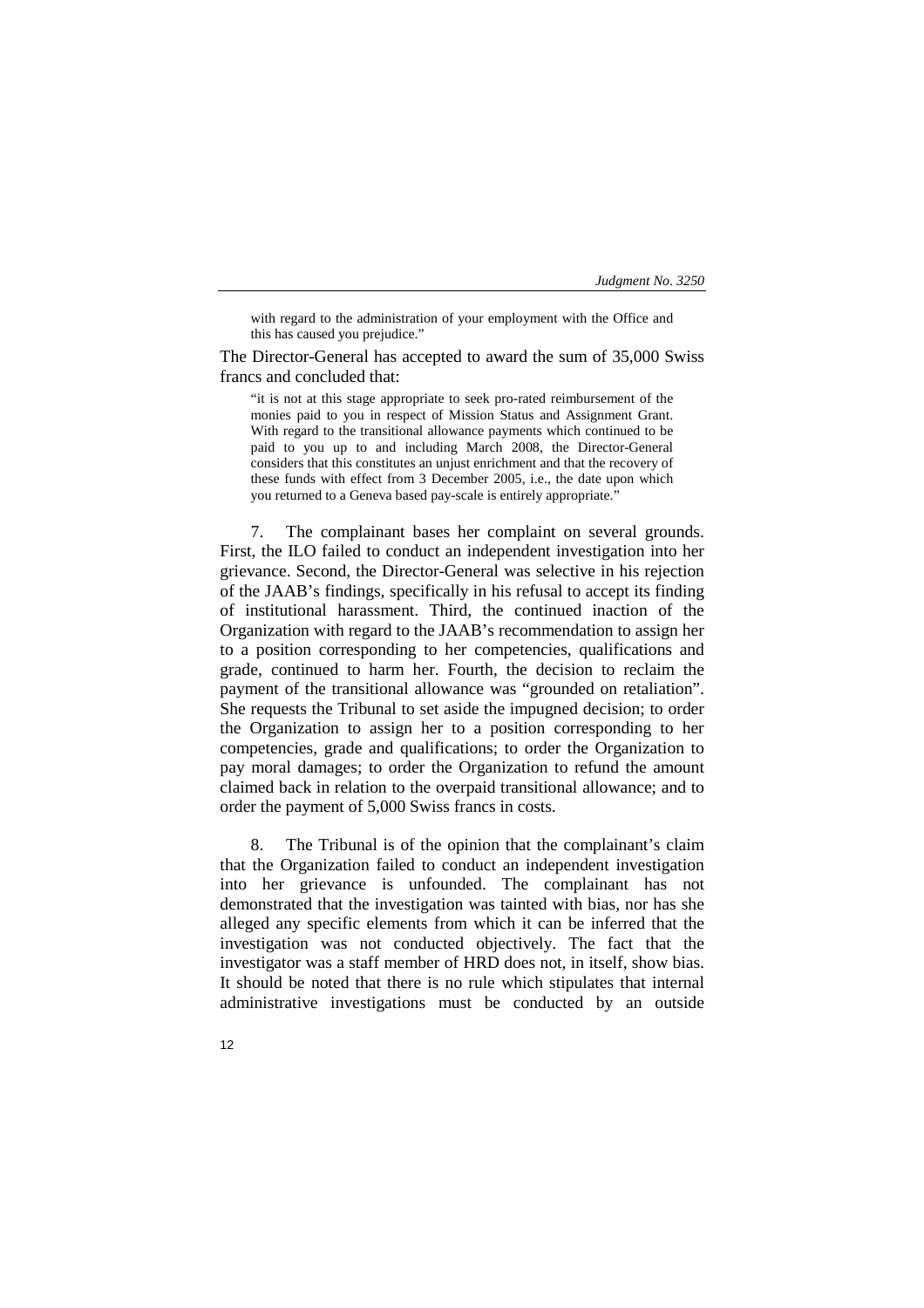investigator. As already noted by both the investigator and the JAAB, the Staff Regulations did not define harassment or set out a procedure for the resolution of harassment grievances, except for the examination of sexual harassment grievances, which is governed by Article 13.4 of the Staff Regulations. That article provides that, where appropriate, an official who is trained as an investigator will be nominated by the Director-General on the recommendation of the Joint Negotiating Committee. Considering this, the Tribunal finds that the complainant has not sufficiently proven her claim of lack of independence. It is useful to note, however, the JAAB's observation, set out above, that HRD "didn't seek the [complainant's] agreement to the choice of the investigator and that [she] was not given the opportunity to read or hear witness statements". This shall be considered in the award of moral damages.

9. The ILO justifies the Director-General's rejection of the JAAB's finding of institutional harassment by focusing on the first part of the JAAB's conclusions, which stated "[t]he Panel concludes that while it has not identified any specific intentional examples of institutional harassment, the long series of examples of mismanagement and omissions by the Office represent an 'institutional harassment' of the [complainant] which has compromised her dignity and career within the ILO". As stated above, the impugned decision specifies:

"The Director-General notes and agrees with the conclusion of the JAAB to the effect that it has not identified any specific examples of intentional harassment of you by either the Office or any individual members of its staff. The Director-General does however accept the observation of the JAAB that there has been a long history of poor management and omission with regard to the administration of your employment with the Office and this has caused you prejudice."

The Tribunal notes that intent is not a necessary element of harassment and, in this case, it is not a single episode which creates the problem, but instead it is the accumulation of repeated events which deeply and adversely affected the complainant's dignity and career objectives. As such, the JAAB's finding that "the long series of examples of mismanagement and omissions by the Office […] compromised [the complainant's] dignity and career" is well founded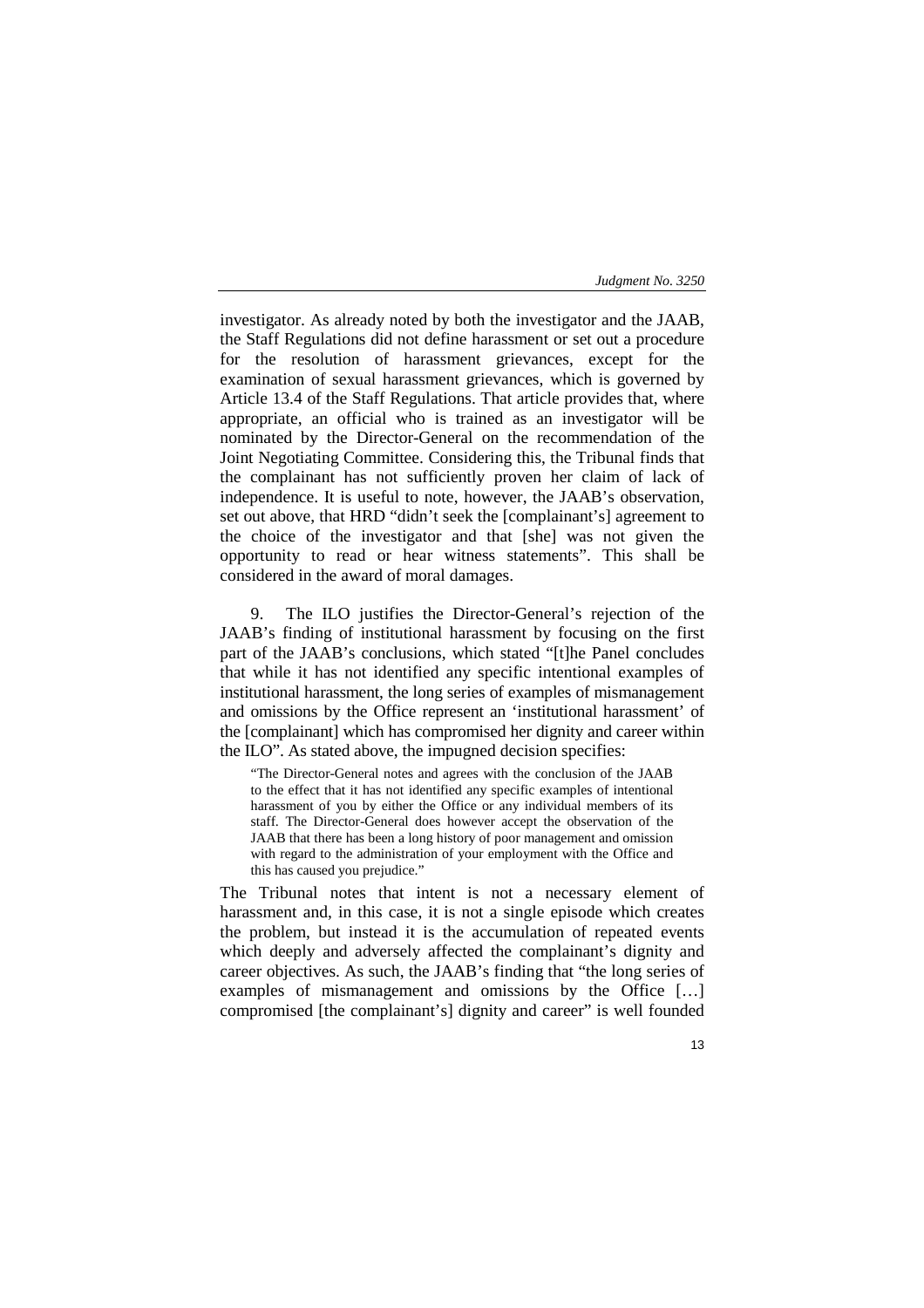and the Tribunal is of the opinion that this administrative wrongdoing can be defined as institutional harassment.

10. While the conduct of management which is necessary and reasonable would not constitute harassment, the present case demonstrates how continued mismanagement showing gross negligence on the part of the Organization cannot justify any longer the "managerial need" for the repeated temporary transfers of the complainant which had an ill effect on her. Taken individually, the isolated incidents (such as the suppression of the complainant's post without consulting her, her transfer to a position in Bangkok for which she was not fully qualified, the refusal to later transfer her to an identical position in Geneva on the grounds that she was not fully qualified, selecting an external candidate who did not partake in the competition for one of the vacancies for which she applied, her assignment to a post as translator and the immediate cancellation of that assignment on the basis that she lacked a necessary language requirement, and the ILO's failure to provide her with annual performance appraisals for ten years), can perhaps be considered as improper but managerially justified, but taken as a whole the effect is much more damaging to the complainant and can no longer be excused by administrative necessity.

11. With regard to the overpayment of the transitional allowance, the Tribunal agrees with the unanimous view of the JAAB that, considering the particularity of this case, the cited case law, the good faith of the complainant, and the negligent behaviour of the ILO which lent the appearance that the Organization had decided to renounce its claim to the repayment, the complainant should not have been required to pay back the amount claimed. It is useful to note that, in any case, the ILO transferred the complainant officially from Bangkok to Geneva on 15 October 2007, so any request for repayment should have been from that date to the date the Organization ceased the overpayments (March 2008).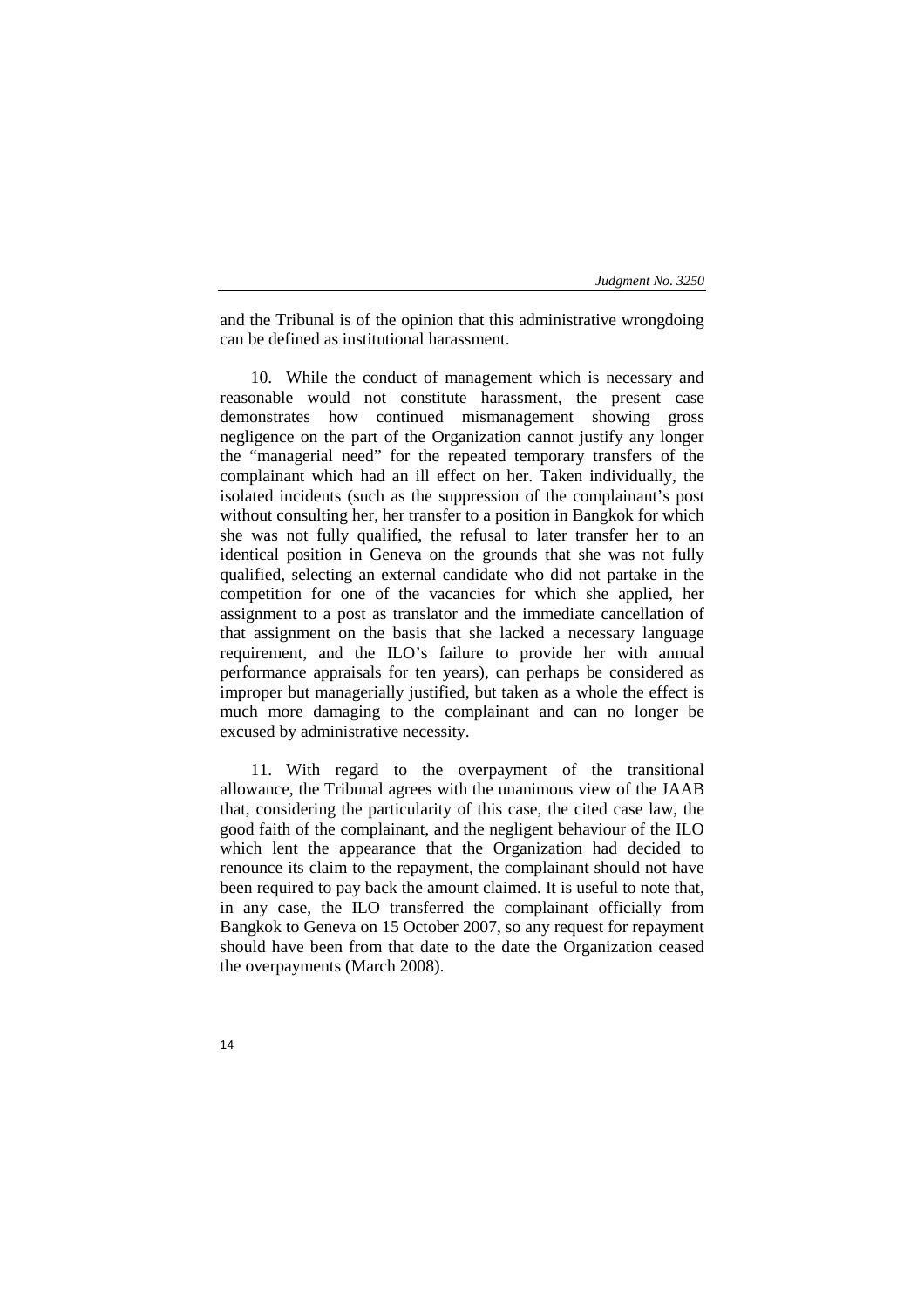12. In light of the above considerations the impugned decision is set aside to the extent that it does not accept the JAAB's finding of institutional harassment and its recommendation not to reclaim repayment, and insofar as it limited the award of damages to the minimum recommended by the JAAB. Considering the nearly tenyear duration of the institutional harassment and its consequences on the complainant's career as she approaches retirement age, the Tribunal awards damages in the amount of 50,000 Swiss francs in addition to the 35,000 francs already awarded. It should be emphasised that the amount determined by the JAAB was a minimum and, in the Tribunal's opinion, a conservative minimum. The Tribunal also orders the Organization to refund the amount it claimed back in relation to the overpaid transitional allowance, with interest at 5 per cent per annum from the date the money was reclaimed to the date it is refunded to the complainant. The complainant requests the Tribunal to order the Organization to identify and assign her to a position corresponding to her competencies, qualifications and grade. However, considering the amount of time which will have passed between her request and the publication of this judgment and that she is approaching retirement age, that may no longer be viable. As such the Tribunal has considered the lost opportunity in the award of damages mentioned above. As the complaint is founded, the Tribunal awards costs in the amount of 1,500 Swiss francs. All other claims are dismissed.

## DECISION

For the above reasons,

- 1. The impugned decision is set aside in accordance with consideration 12 above.
- 2. The ILO shall pay the complainant damages in the amount of 50,000 Swiss francs in addition to the 35,000 francs already awarded.